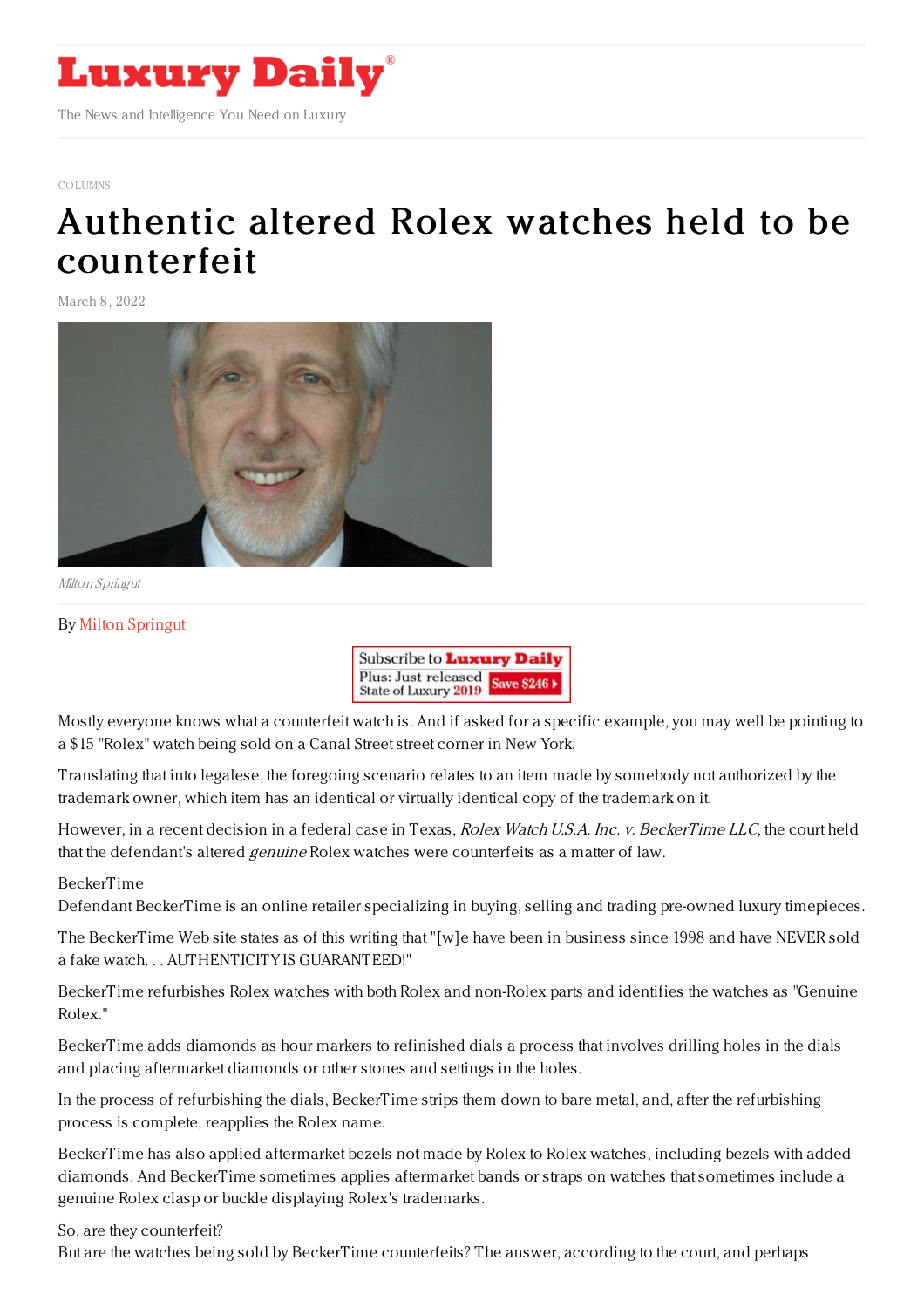surprising to the layman, is: yes.

Before we get to the court's decision, to understand why this is the case, you have to go through some legal history.

In 1947, the Supreme Court considered a case involving the resale of refurbished Champion sparkplugs. Champion objected, as it did not want its mark used on a product it did not make and did not have a hand in refurbishing.

The Supreme Court, however, rejected that argument. So long as it was made clear to the buyer that the items were refurbished which meant it had to be stamped right on the spark plug then there was no reason that the refurbisher could not resell the product.

But, the court went on to say, "[c]ases may be imagined where the reconditioning or repair would be so extensive or so basic that it would be a misnomer to call the article by its original name, even though the words used' or repaired' were added."

It did not take long for luxury watch companies to "imagine" such cases.

A series of legal suits, several brought by Rolex, held that because certain components of a watch a case, a dial, a bezel, a strap are so basic to its function, replacing them with a non-genuine part renders the whole watch inauthentic. And, as the watch still bears the exact same trademark, counterfeit.

So, these cases held that if someone replaces the dial on a Rolex watch with his own dial, then the new watch is no longer a genuine Rolex. Therefore, reselling it with the Rolex mark on it is counterfeiting.

Rolex is not the only one to have made such claims.

The author represented Cartier in a series of cases brought against jewelers that added diamonds to Cartier watches and then resold them.

Again, in all of these cases, the courts held that these altered watches were no longer a genuine Cartier product and, hence, counterfeit.

Rolex's position

Rolex argued that because certain components of a watch are so basic to its function, replacing them with a nongenuine part renders the whole watch inauthentic.

Additionally, Rolex explained that it has created a certain brand image and only sold products that align with that aesthetic.

Such alterations often void the brand's warranty and any post-sale service.

Rolex's complaint notes that one such watch was submitted for service, but was returned because Rolex no longer considered the watch genuine and refused to service it.

Luxury brands could all agree that having products on the market that deviate from their chosen aesthetic can cause damage. Maintaining control of the brand image is imperative.

Although BeckerTime's refurbished, altered watches still bear Rolex trademarks exactly as they appeared when the watch was new, Rolex argued that the changes are too great, and despite their Swiss origin, the watches are counterfeits.

Rolex asked the court to order BeckerTime to stop selling the watches and, additionally, for monetary damages from the sales of the infringing products.

Court's decision

Unlike the counterfeits on the street corner, the watches sold by BeckerTime were, at one point, genuine, authentic Rolex watches originating in Switzerland like any true Rolex.

Thereafter, BeckerTime refurbished, altered and resold these used "Rolex" watches to customers online.

So, again, are these watches really counterfeit Rolex watches?

According to the court the answer is, yes.

The parts BeckerTime adds to the at-issue watches do not bear any markings indicating BeckerTime is the source. The parts replaced by BeckerTime, such as the bezel, dials and bracelets are integral and necessary to the at-issue watches. The quality of the majority of BeckerTime's non-genuine Rolex replacement parts are inferior to genuine